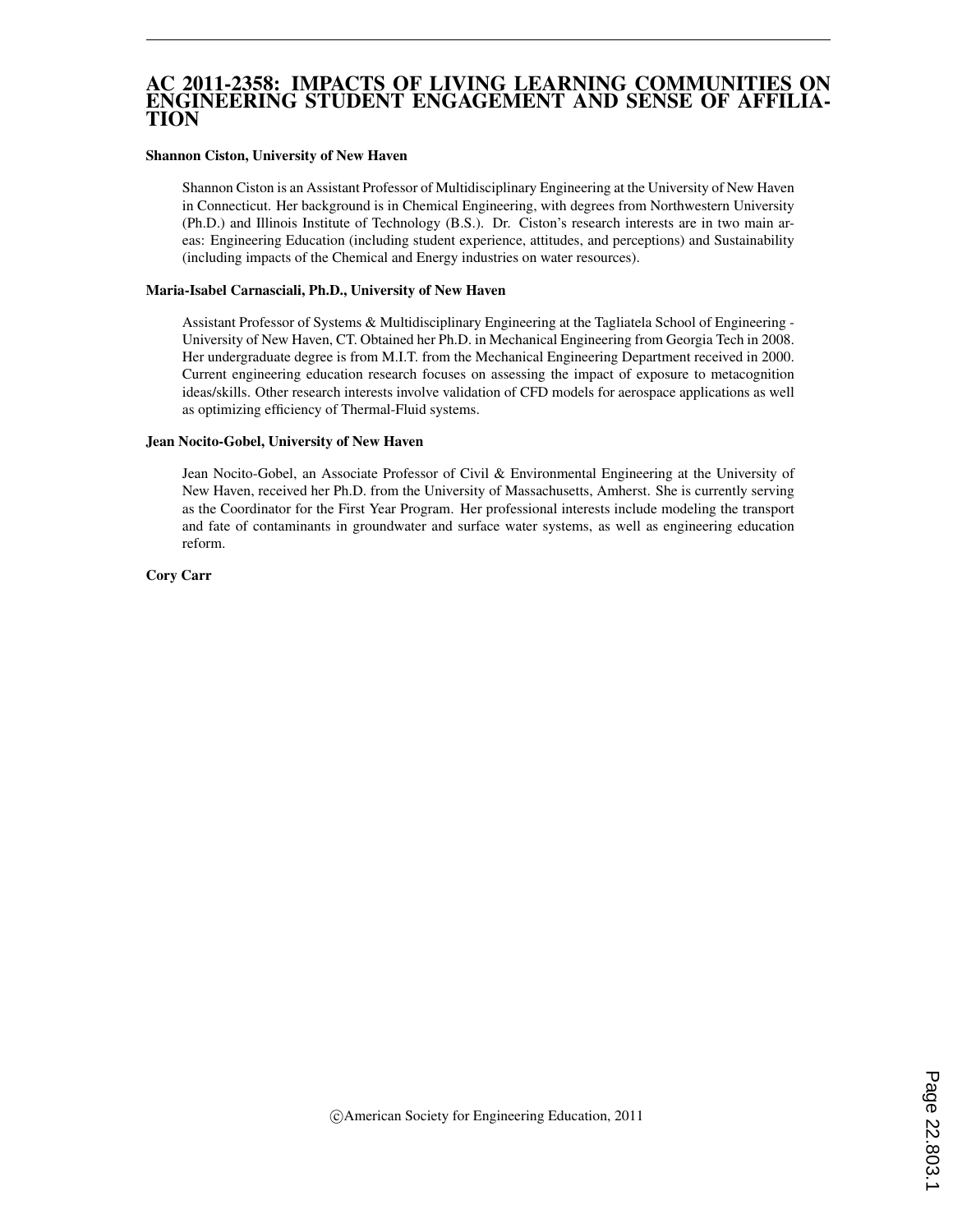# **Impacts of Living Learning Communities on Engineering Student Engagement and Sense of Affiliation**

Themed residential communities at university colleges are a long-standing tradition, with roots in European, Asian, American, and other models of higher education. The trend of establishing Living Learning Communities or other themed living groups at middle- to large-sized universities is on the rise and recent findings from the National Survey of Student Engagement show that participation in learning communities are correlated with high levels of student engagement and satisfaction with college. How are Living Learning Communities different from other learning communities, such as self-formed study groups or disciplinary clubs? How do Living Learning Communities established in the freshman year impact student affiliation and the formation of student groups throughout the bachelor's degree program? This study explores the impacts of a Freshmen Engineering Living Learning Community on student affiliation and engagement within the Tagliatela College of Engineering and the university as a whole throughout the duration of the undergraduate degree study, and examines the effects of Living Learning Communities on establishing student in-groups and out-groups among undergraduate students based on residence status (Living Learning Community, General Residential, Commuter) and the perceptions of Living Learning Communities at a small private university. Data was collected through the use of student surveys, including 135 engineering student responses representing students who participated in the LLC and those who did not. This paper summarizes the methods and findings of this study, and will discuss the implications of these findings on the implementation of Engineering Living Learning Communities and strategies to engage residential and commuter students in university life and academics. The Engineering LLC was perceived as a positive experience by students who participated and those who did not. Students within the LLC were more likely to form study groups that persist for years after the freshman year.

#### **Background:**

#### **The Merits of Living Learning Communities:**

The tradition of students of higher learning living and studying together has deep roots in cultures around the world. Groups of religious scholars throughout Europe and Asia may be some of the earliest examples of the beginnings of Living Learning Communities (LLCs) as we know them now. In the United States the need to provide residences for students, particularly young adults, close to classes and embedded within the campus community has been common practice since the formation of our oldest colleges and universities. The concept of themed dormitory housing, such as floors reserved for students of a particular major or extra-curricular interest, and living/learning communities in earnest, began with Alexander Meiklejohn's experimental college at the University of Wisconsin in 1927, and have continued to expand.<sup>1</sup> Living Learning Communities can be defined as by Inkelas, Zeller, Murphy, and Hummel: students, "1) live together on campus, 2) take part in a shared academic endeavor, 3) use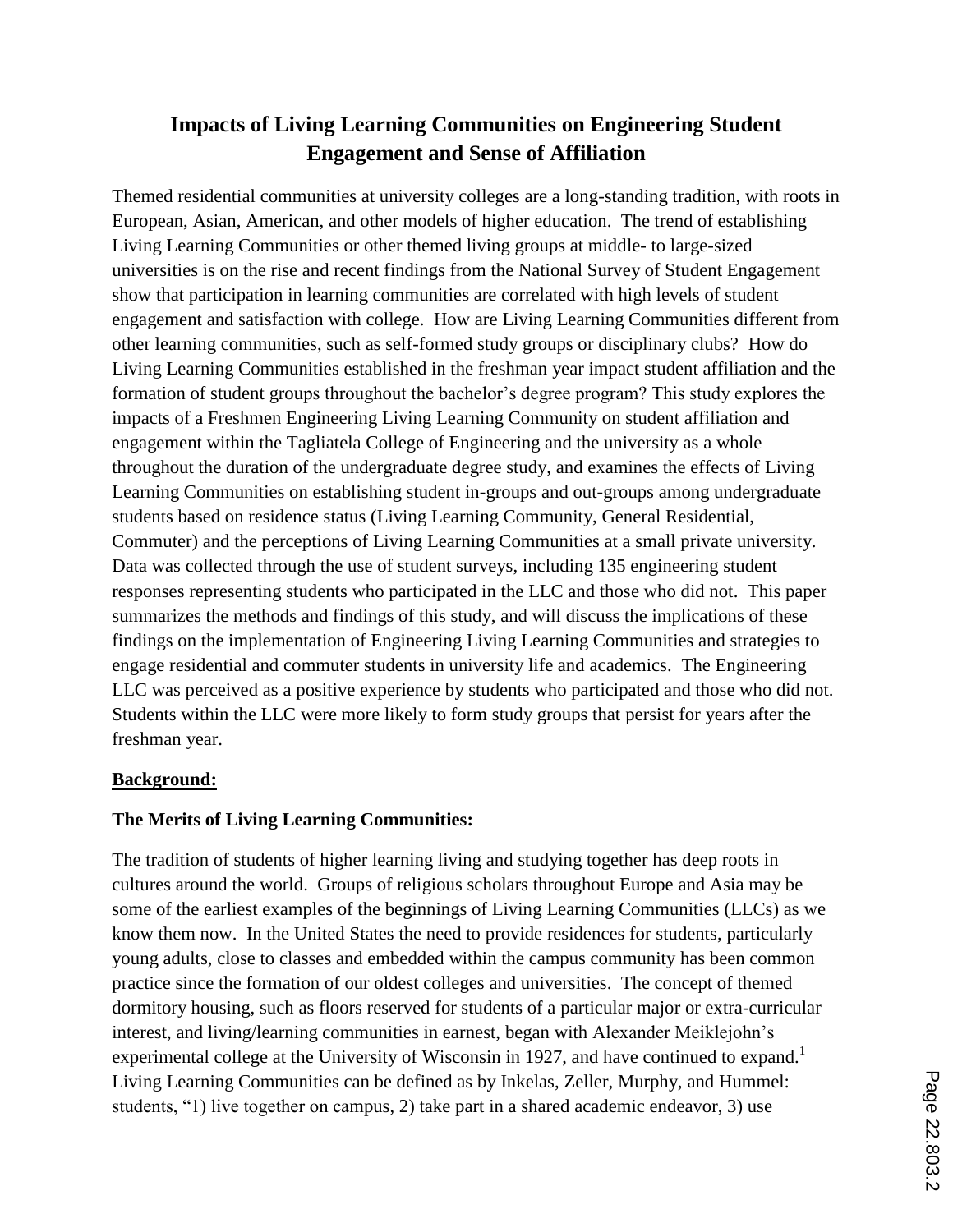resources in their residence environment designed specifically for them, and 4) have structured social activities in their residential environment that stress academics."<sup>2</sup>

Many studies have been published which examine the impacts of student residence on campus and LLCs in particular on student participants. Living in college residence halls in general can impact student development along social, academic, and moral dimensions, $3$  and themed LLCs offer unmatched opportunities for educating a student holistically because of the integration and extension of degree work themes to the living environment.<sup>4</sup> Students who participate in LLCs report high levels of satisfaction with their college experience compared to their peers who do not participate in such programs.<sup>5</sup> Some studies also show that students engaged in Living Learning programs score higher grades.<sup>6,7</sup> The literature shows us that faculty engagement can enhance student experience and outcomes, and many LLCs take advantage of commonality in the interests of students and faculty to make connections outside the classroom.<sup>8,9</sup> Findings from the National Survey of Student Engagement affirm that participation in learning communities are correlated with high levels of student engagement and satisfaction with college.<sup>10</sup> The National Study of Living Learning Programs reviews student outcomes with a longitudinal study and finds that Living Learning Communities can also facilitate smoother transitions for firstgeneration college students, provide lasting positive effects on students' academic self confidence and civic engagement, and provide positive second hand effects for non-LLC students living in the same residence hall.<sup>1</sup>

Most studies of LLCs focus on student academic outcomes, retention, GPA, and other metrics of student academic success.<sup>1, 11</sup> Previous work exploring *student perceptions* of LLCs is limited. In one study of 19 students, sophomores through seniors, that comprise three LLCs, focus groups were used to explore student perceptions.<sup>12</sup> The authors observed an appreciation of student participants for the community experience and culture as a whole, without specific identifiable values. Main themes that emerged from the focus groups were: "seamless learning, a scholarly environment, and an ethos of relatedness among faculty, staff, and peers." Another unique aspect of the work described in this paper is that we gauge the perceptions of students who *have* participated in LLC program, as well as students who *have not*.

Research in the area of engineering student specific LLCs is also somewhat limited, though previous work has described LLCs for engineering students, finding that LLCs are effective for enhancing engagement, retention, and academic success.<sup>13-17</sup> At Washington State University, student focus groups attribute positive gains to specific elements of the LLC including peerfacilitated study groups and seminars led by upperclassmen.<sup>14,15</sup> Reflective essays were used to identify common themes and insights, which illuminated student perceptions that LLCs are beneficial for forming friendships and study groups.<sup>16</sup> A recent study from the University of Central Florida investigated student perceptions of community in a STEM LLC. With 108 usable responses, they linked results to retention and success of the students.<sup>17</sup> Living Learning Communities can enhance and supplement traditional engineering classroom work by building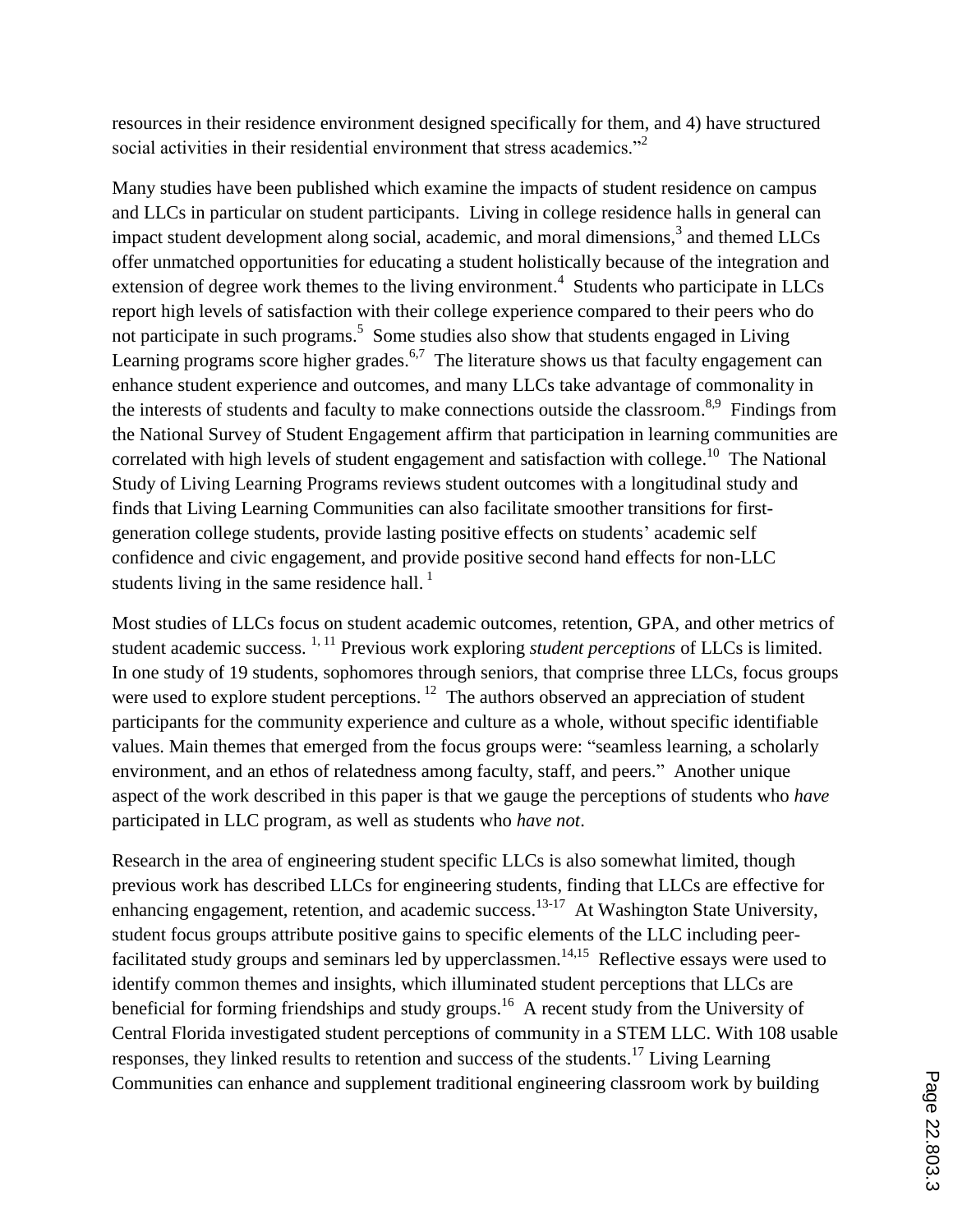important skills and values for professional engineers, such as: multidisciplinary team skills, engagement in community, and participation in professional organizations.

# **The Engineering Living Learning Community at the University of New Haven:**

The LLC for first year engineering students is the oldest community at the University of New Haven (UNH). During the 2004-2005 academic year, the Division of Student Affairs began discussions on introducing LLCs. The decision was made to start with a single LLC, and then establish additional communities each year based on requests from the specific majors at the university. At the time, the Tagliatela College of Engineering expressed interest in providing an opportunity for residential engineering students to live together in order to promote a better study environment in the dorms and to increase student retention during the first year. Based on their interest, the engineering college was chosen to pilot the initial LLC for first year students during the 2005-2006 academic year.

During the next six years, the number of LLCs at the university has grown to ten. Including engineering, eight of the communities are major specific. Last year, the university expanded LLCs to include ones based on common interest; thus, a community was established for the Honors Program and another for all first year majors (Freshmen Connections). Although the university is committed to providing a learning community experience for all first year students, participation in the program is optional for residential students. Plans include establishing a LLC for Pre-education first year students next year.

Living Learning Communities at the University of New Haven provide first-year students in specific majors with outstanding out-of-class co-curricular and residential experiences. The result is an academic-based peer group that affords participants with additional faculty interaction, collaboration with students within the major course of study, and a variety of activities that complement in-class assignments and pertinent topics

(http://www.newhaven.edu/student-life/CampusLife\_StudentAffairs/residential\_life/10605/). Students in a specific community live together on a common floor with residential assistants often chosen with the same or similar disciplinary background. LLC groups often form closeknit social groups and design common T-shirts, form intramural sports teams, or exhibit other public displays of group cohesion and pride. Each community is assigned one or more faculty liaisons who work with the residential assistants in overseeing the community. In addition a common feature of all communities regardless of major is that participants move into the freshman halls two days early to participate in orientation activities that facilitate the transition to the college experience while allowing students to interact with faculty outside of the academic classroom.

The activities and features of each LLC on campus vary, depending on the major. For the engineering students, the orientation activities include participation in a half-day ropes course at a nearby private high school to promote teamwork and to help students to begin getting to know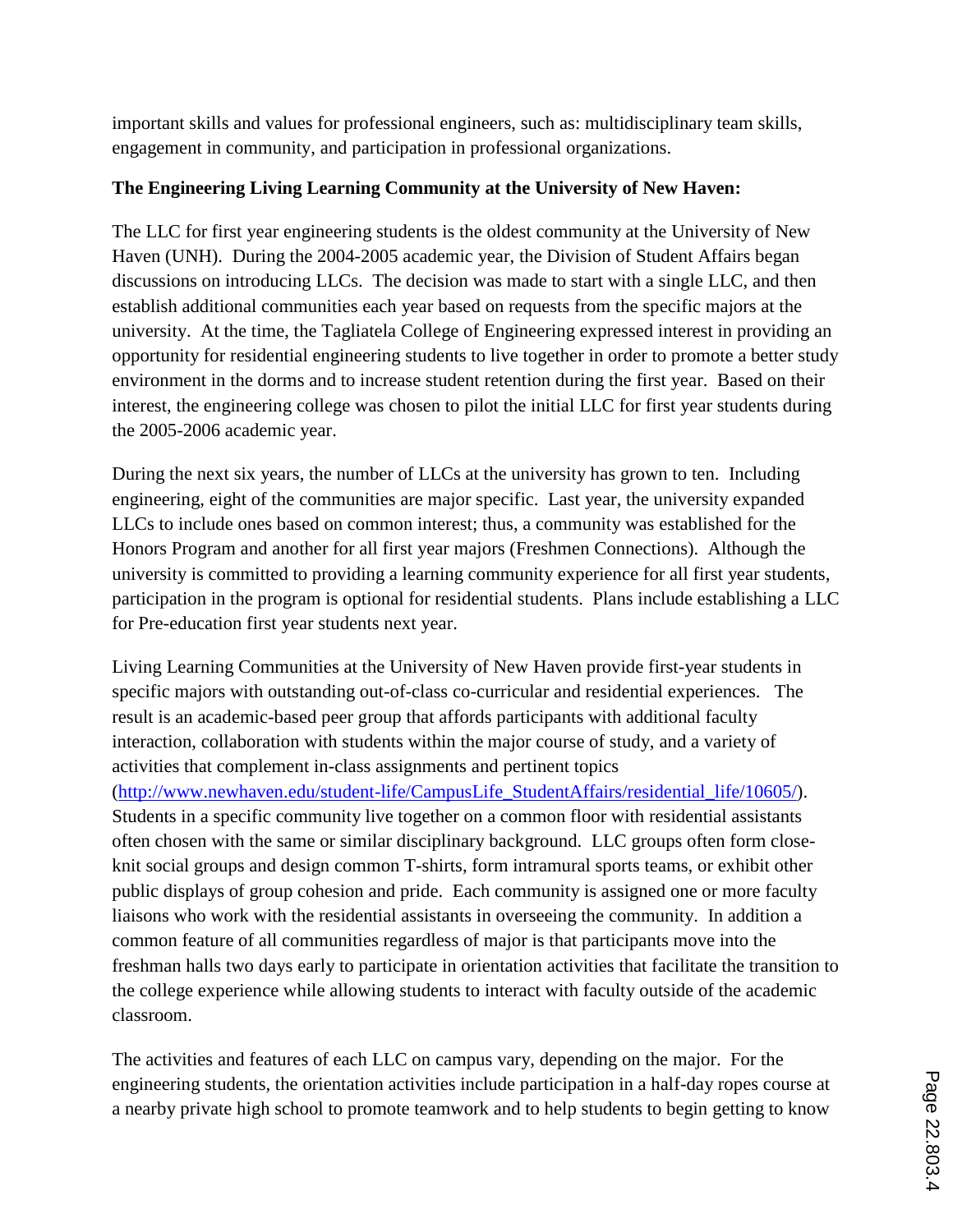each other better in a fun and challenging activity. Engineering students in the LLC are scheduled for the same sections of the two engineering classes they take first semester freshmen year. These class sections tend to be populated predominantly with LLC students. An individual instructor may or may not be aware of LLC participant status when forming project groups. One or two tutors are available Sunday through Thursday, for two hours each night, in the common area of the dorm; thus, the engineering students do not even need to leave their dorm to get help with their courses. The liaison of the community has meetings several times during the academic year, providing students the opportunity to voice their concerns, get additional advising or hear about opportunities to participate in engineering activities on campus. Faculty members from the Tagliatela College of Engineering come to the dorm to speak to the students in the community on their research or some topic of interest periodically throughout the academic year. Typically one to two field trips are scheduled each year, with an effort made to have both an educational and social component to the trip. In previous years, engineering students have traveled to New York City, Boston, the site of the World Trade Center, Bodies the Exhibition, and the Consumer Reports testing facility

The engineering LLC has steadily increased in number since the initial group of 16 students in 2005. Summarized in the table below is the number of participants for each year of the program. The exception to an increase in the number of students in the community occurred in 2009. Originally 32 students were accepted into the program; however, 8 of them chose to participate in the study abroad program during the fall semester, and thus, were ineligible to also participate in the LLC due to limited dorm space.

| Year | Number of Participants |
|------|------------------------|
| 2005 | 16                     |
| 2006 | 21                     |
| 2007 | 22                     |
| 2008 | 33                     |
| 2009 | 24                     |
| 2010 | 32                     |

#### **Methods:**

**Survey Administration:**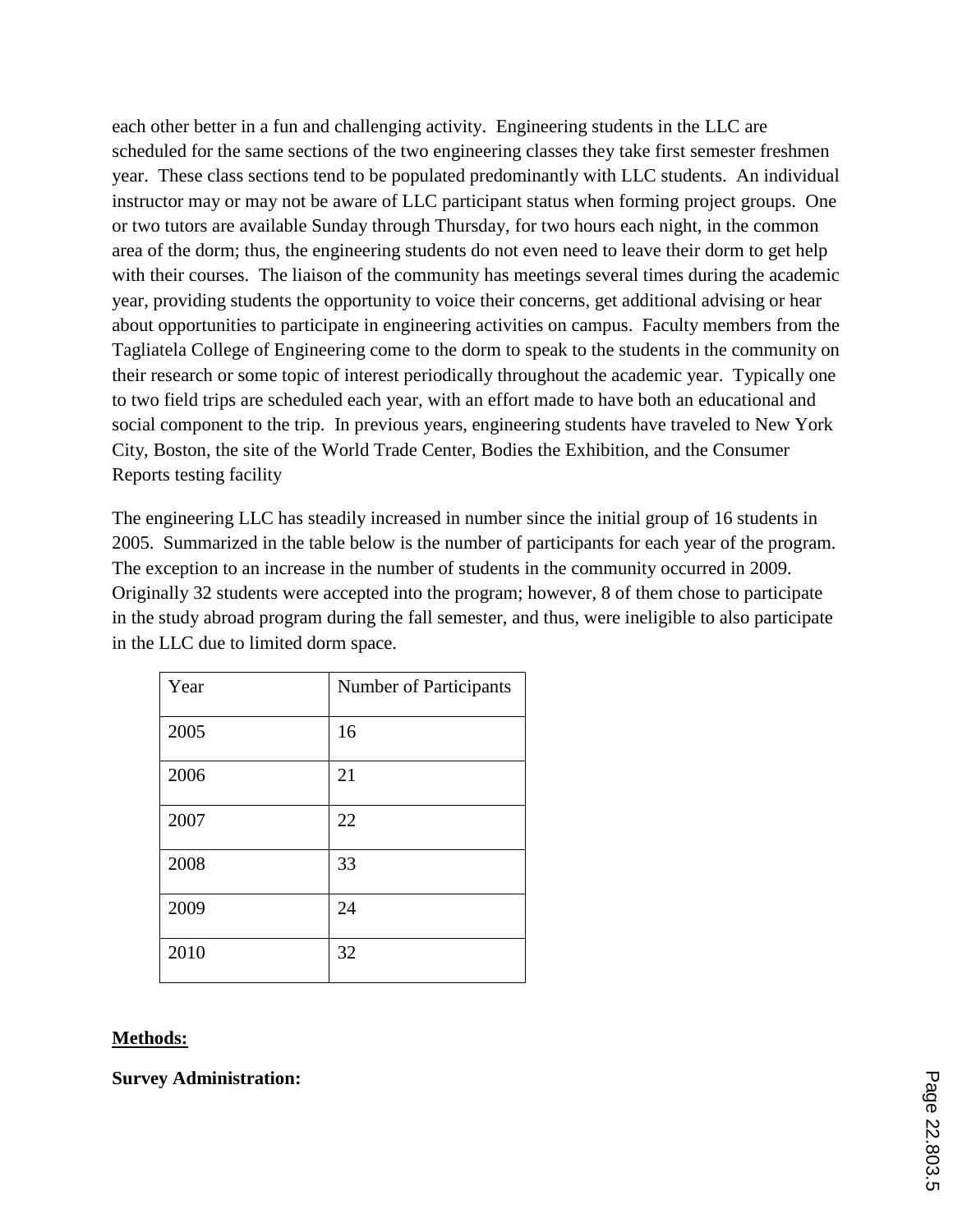All data was collected via a survey administered during Fall 2010. The survey was made available in paper and electronic formats. A table was set up for one day at the main entrance of the engineering building and students were invited to participate by taking the paper version of the survey. Invitations to participate in the identical electronic (SurveyMonkey) format were emailed to all Tagliatela College of Engineering students and remained open for data collection for two weeks. To ensure no student took both the paper version and the electronic version, names were tracked. To encourage participation, those who completed the survey received a \$5 gift card and a 10%-off coupon to the campus bookstore.

The survey tool consisted of three parts (Table 1). Part A was comprised of ten demographic questions including questions pertaining to their participation in the Engineering LLC. The questions in this section required response prior to the survey respondent continuing. Part B of the survey had four open-ended questions pertaining to the students' perceptions of the Engineering LLC regardless of whether they had been participants of the Engineering LLC. The last part of the survey, Part C, included four questions with yes/no response format. These questions were targeted at upperclassman, and pertained to their freshman roommates and their study groups.



# **Table 1: LLC Study Survey Tool**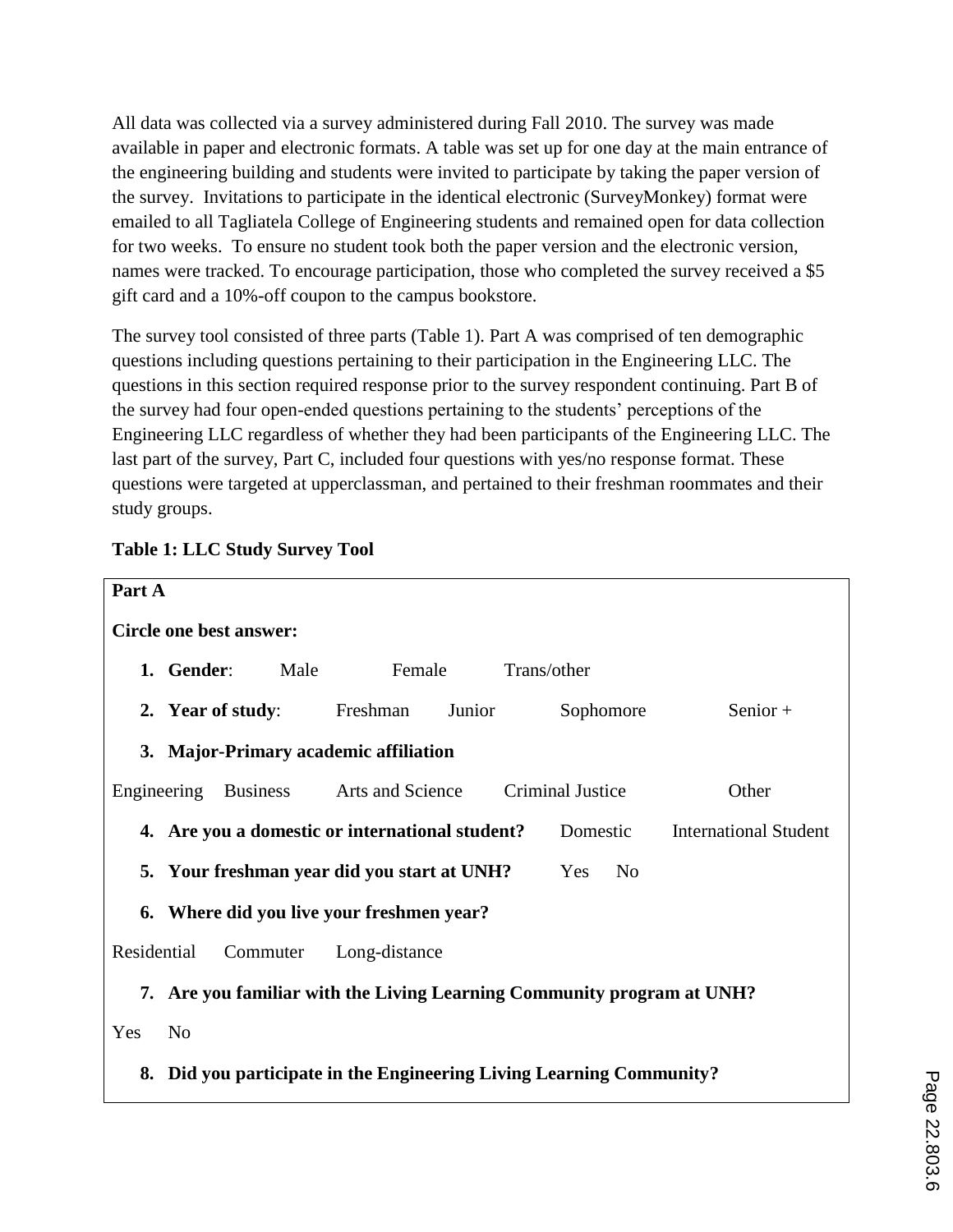Yes No

- **9. Did you participate in a Living Learning Community other than the Engineering Living Learning Community?**
- No Yes, Please specify which one:
	- **10. Are you involved in any of the following activities on campus** (circle all that apply):

Student Government Varsity Athletics Intramural or Recreational Sports

Sorority or Fraternity Cultural and Performing Arts

Student groups closely aligned with the engineering major such as:

ASME, ASCE, EWB, SWE, NSBE, AIChE, IEEE, IIE

Work study Admissions Team Other (please specify):

#### **Part B**

Regardless of whether you participated in the Engineering Living and Learning Community, we are interested in your perceptions of the Engineering LLC:

- **1. What do you perceive to be the benefits of participation in the Engineering LLC**?
- **2. What do you perceive to be the drawbacks of participation in the Engineering LLC?**
- **3. Do you think your experience at UNH would have been different if your participant status in the Engineering LLC had been different? If so, how?**
- **4. Looking back, would you still have made the same decision about participating in the Engineering LLC or not? Why?**

#### **Part C**

If you are an upperclassman, please answer the following:

- **1. Do you still live with one or more of your freshmen roommates?** Yes No
- **2. Do you regularly work within a study group?** Yes No
- **3. Is this a stable study group that was formed during your freshmen year?** Yes No
- **4. If you were in the Engineering LLC, was your study group formed from other members of the Engineering LLC?** Yes No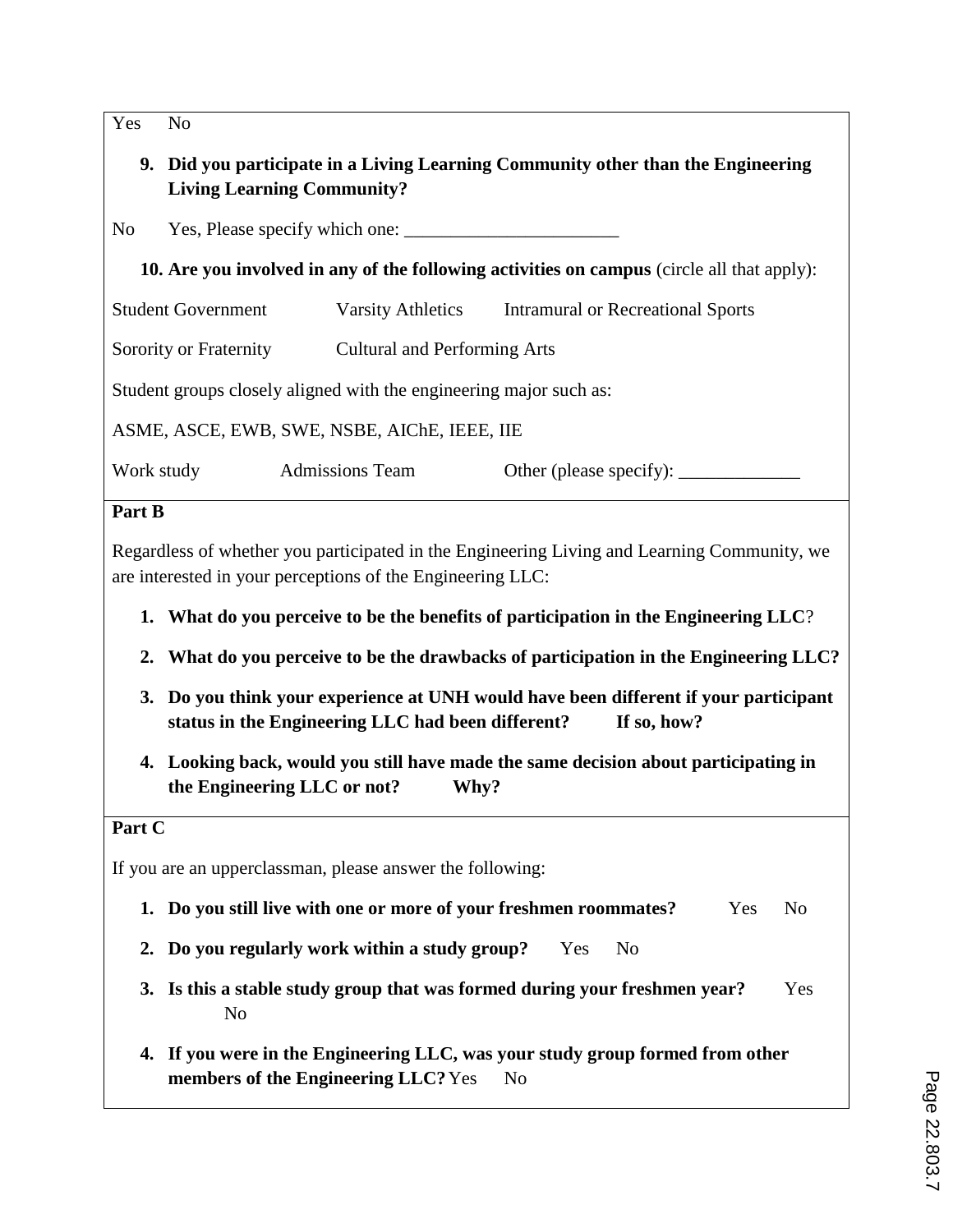# **Processing:**

Survey responses were downloaded from SurveyMonkey and entered by hand for those surveys administered on paper. Surveys were screened to remove those respondents who indicated that their major was not within the Engineering College. Free response questions were coded by sorting the response into one or more category, as described in Tables 2-5 below. Microsoft Excel was used for statistical analysis.

| "What do you perceive to be the benefits of participation in the Engineering LLC?" |                                                                                                                                                                                          |  |
|------------------------------------------------------------------------------------|------------------------------------------------------------------------------------------------------------------------------------------------------------------------------------------|--|
| <b>Type</b>                                                                        | <b>Response Examples</b>                                                                                                                                                                 |  |
| A: Engineering<br>community/immersion/support                                      | Getting to know others in the engineering community;<br>Community support; General information about the field<br>of engineering; Living with people the same major/similar<br>interests |  |
| B: Forming friendships with<br>other engineering students                          | Gaining engineering friends                                                                                                                                                              |  |
| C: Collaboration on<br>homework/studying/projects                                  | Group work/working together for classes; Help with<br>homework and classes from roommates and<br>neighbors/study groups; Better understanding of course<br>material                      |  |
| D: Accessibility of tutor                                                          | Tutors; Easy access to tutors                                                                                                                                                            |  |
| E: Building Facilities                                                             | Live in new hall; Better studying areas                                                                                                                                                  |  |
| F: LLC Programming                                                                 | Guest lectures; Field trips                                                                                                                                                              |  |
| G: Promotion of study habits and<br>work ethic                                     | Surrounded by people with similar work habits/ethics;<br>Promoting study habits                                                                                                          |  |

|  |  | Table 2: Codes for Text Responses to Question 1 |
|--|--|-------------------------------------------------|
|  |  |                                                 |

#### **Table 3: Codes for Text Responses to Question 2**

| "What do you perceive to be the drawbacks of participation in the Engineering LLC?" |                                                                                                                                                                                                                                                   |  |  |
|-------------------------------------------------------------------------------------|---------------------------------------------------------------------------------------------------------------------------------------------------------------------------------------------------------------------------------------------------|--|--|
| <b>Type</b>                                                                         | <b>Response Examples</b>                                                                                                                                                                                                                          |  |  |
| A: Social group limited to<br>engineers/LLC members                                 | Living with and getting to know only engineers; Lack of<br>diversity not getting to know people outside of<br>engineering; Can be challenging to meet people from<br>other majors; Students risk becoming unbalanced/not well<br>rounded; Cliques |  |  |
| B: Potential for lack of<br>independence on class<br>work/copying                   | Too much group work leading to lack of independence;<br>Copying                                                                                                                                                                                   |  |  |
| C: Gender imbalance                                                                 | Not enough girls; Not enough women participants                                                                                                                                                                                                   |  |  |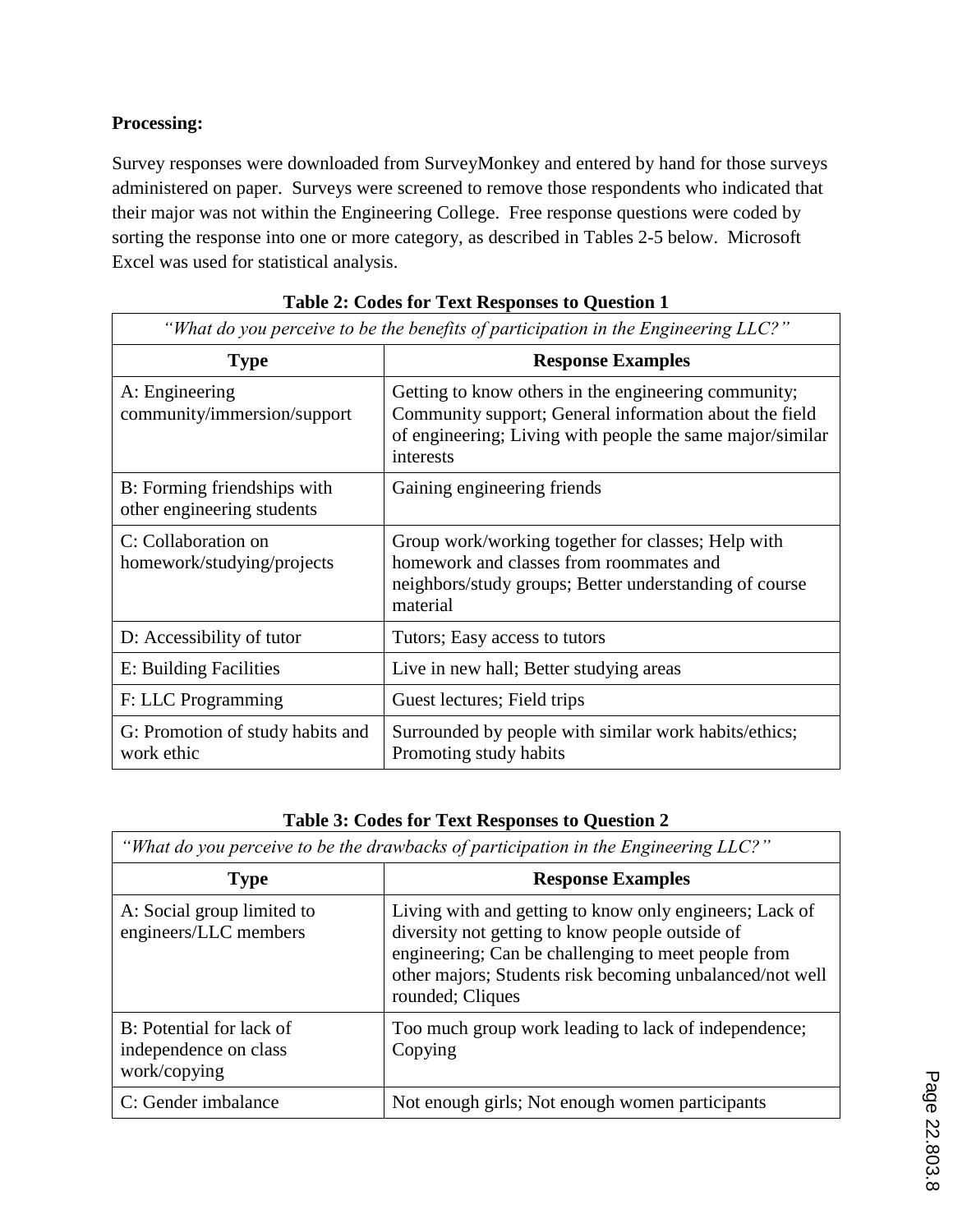| D: Time Commitment         | Weekly meetings; Draw on study time; Draw on personal<br>time      |
|----------------------------|--------------------------------------------------------------------|
| E: Need to live on         | It's not available to commuters; Can't use stairs to get out       |
| campus/facilities concerns | of building                                                        |
| F: Personality             | May be difficult to live with people like yourself; Might          |
| conflicts/challenges with  | end up with someone who's not helpful; Roommates                   |
| roommates                  | could be anti-social gamers                                        |
| NA: Non-responses          | I don't know; There aren't any drawbacks; I did not<br>participate |

# **Table 4: Codes for Text Responses to Question 3**

*"Do you think your experience at UNH would have been different if your participation status in the Engineering LLC had been different? If so, how?"*

| <b>Type</b>                                                                           | <b>Response Examples</b>                                                                                                                                                                                         |
|---------------------------------------------------------------------------------------|------------------------------------------------------------------------------------------------------------------------------------------------------------------------------------------------------------------|
| A: Impact on friends within UNH<br>or engineering, identity with<br>engineering major | Yes, I think so because it would have given me a great<br>opportunity to meet people in the same major and make<br>close friends; Yes, I would have met more engineering<br>majors or at least known them better |
| B: Impact on academic outcomes                                                        | I would be more educated in my major; Would have had<br>better grades; It would be easier to get help with<br>schoolwork                                                                                         |
| C: Impact on campus<br>involvement                                                    | I would have less time for soccer; Yes, I believe it would<br>have negatively affected my schoolwork and my fit on<br>campus                                                                                     |
| D: Different network of friends                                                       | Yes, I would not have met the people I'm friends with<br>now; Yes. Met different people                                                                                                                          |
| E: Impact on support system                                                           | I would have more support among classmates in<br>engineering classes; Maybe I would not have had such a<br>tough time with my classes if I had been living with<br>people who understood my stresses             |
| F: Impact on living situation                                                         | Yes, I might still live on campus and room with LLC<br>members; I'm a commuter so definitely                                                                                                                     |
| G: Yes, unspecified                                                                   |                                                                                                                                                                                                                  |
| H: No, various or unspecified<br>reasons                                              |                                                                                                                                                                                                                  |
| I: Maybe/Not sure/Response that<br>indicates the question was<br>misunderstood        | Do not know; Perhaps, I do not know anything about the<br>program                                                                                                                                                |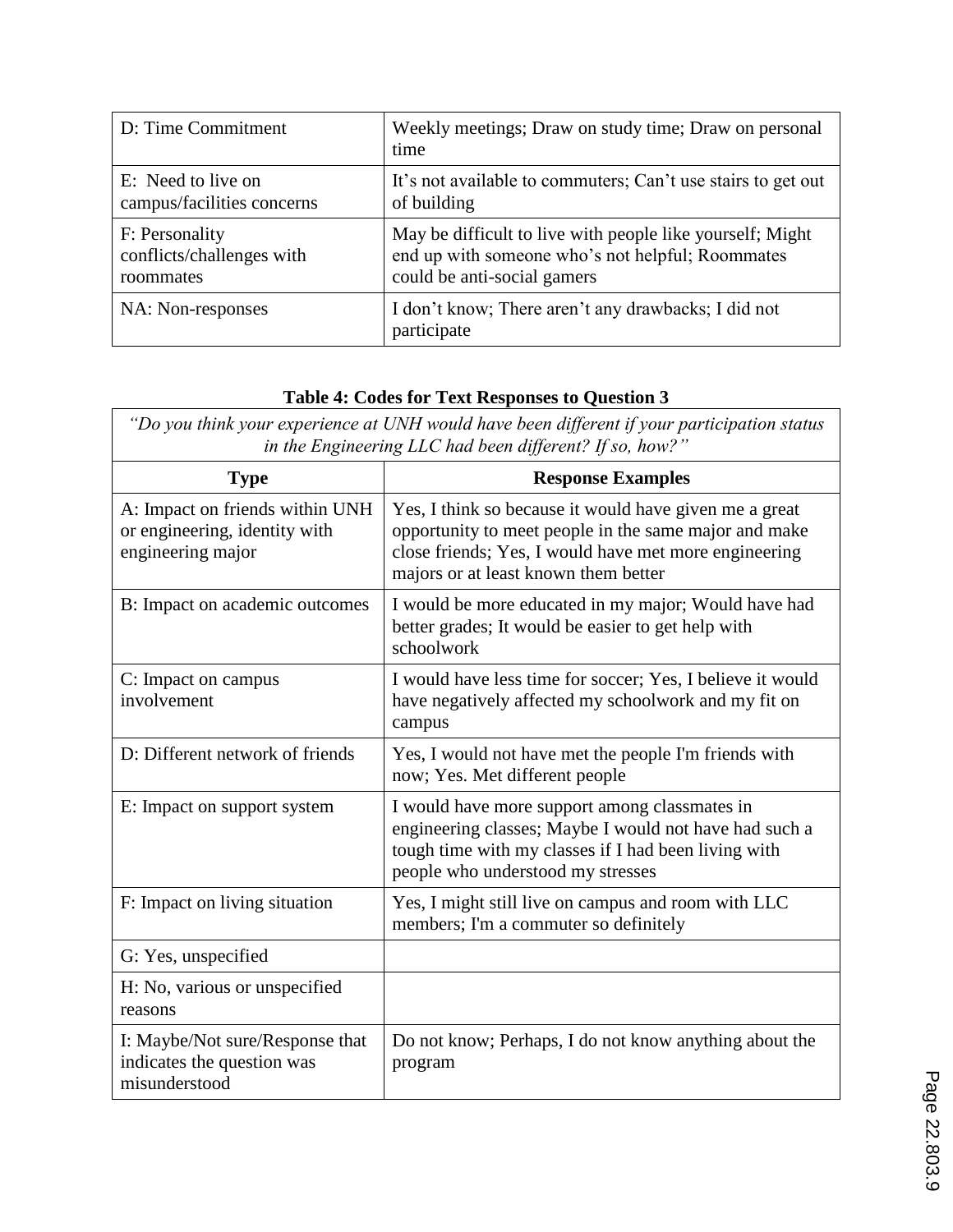#### **Table 5: Codes for Text Responses to Question 4**

*"Looking back, would you still have made the same decision about participating in the Engineering LLC or not? Why?"*

| <b>Type</b>                                                                                    | <b>Response Examples</b>                                                                                                                                                                                   |  |
|------------------------------------------------------------------------------------------------|------------------------------------------------------------------------------------------------------------------------------------------------------------------------------------------------------------|--|
| A: Yes, I did not participate in<br>the Engineering LLC, and would<br>not change my choice     | I probably would stick with the decision that I made<br>specifically for financial reasons; Yes, because I am a<br>commuter                                                                                |  |
| B: No, I did not participate in the<br>Engineering LLC, but would like<br>to have participated | I would if I knew about it, so I could meet new people; I<br>would have joined had I known of [its] existence                                                                                              |  |
| C: Yes, I participated in the<br>Engineering LLC, and would do<br>so again                     | Yes, it has had a positive impact on me socially and<br>academically; Yes, because it has provided a huge help in<br>my course and I have people with similar interests that<br>live with me               |  |
| D: Uncertain/Unclear response                                                                  | I'm not sure; Yes, because I can only benefit from my<br>participation (from a non-participant); No, I'd stick with<br>being in the LLC participating in the beginning of the year<br>(from a participant) |  |

### **Results and Discussion**

In total, 144 responses were collected. Of these responses, nine were removed because students responded that their primary academic major was from outside the Tagliatela College of Engineering, leaving 135 survey responses. The survey results are described below.

# **General Respondent Demographics:**

| Year of Study:                                           | Freshmen: 50      | Sophomores: 29                                                          | Juniors: 34       | Seniors $\pm$ : 22 |
|----------------------------------------------------------|-------------------|-------------------------------------------------------------------------|-------------------|--------------------|
| Gender:                                                  | <b>Males: 108</b> | Females: 26                                                             | Trans/Other: 1    |                    |
| Domestic/International:                                  |                   | Domestic: 118                                                           | International: 17 |                    |
| Freshmen Residence Status:                               |                   |                                                                         |                   |                    |
|                                                          |                   | Residential as freshmen: 86 (81 started at UNH as freshmen)             |                   |                    |
| Commuter as freshmen: 41 (33 started at UNH as freshmen) |                   |                                                                         |                   |                    |
|                                                          |                   | Long-distance as freshmen: 4 (None of these started at UNH as freshmen) |                   |                    |
| No clear response to this question: 5                    |                   |                                                                         |                   |                    |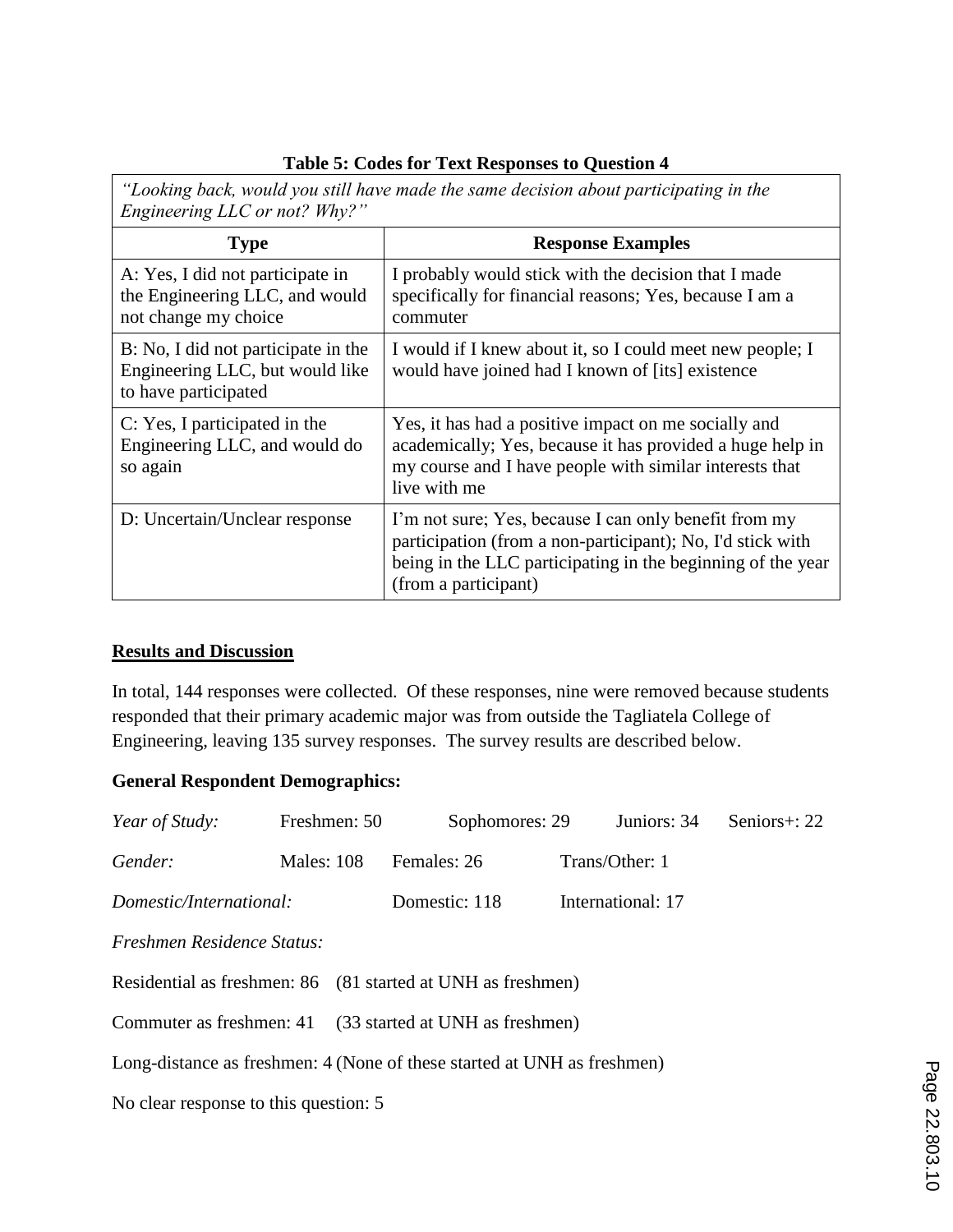Most survey respondents (102 of 135) are familiar with the LLC program at UNH, and 48 of our survey respondents (55% of freshmen residents) did participate in the Engineering LLC. Of the 87 students who did not participate in the Engineering LLC, five participated in other LLC programs: Honors LLC, Freshmen Connections LLC, and Forensic Science LLC.

#### **Impacts of Living Learning Community Participation on Roommate Stability:**

Participation in the Engineering LLC has an impact on whether or not a student keeps the same roommate. Among upperclassmen, former Engineering LLC participants were most likely to be roommates with someone who was their freshman roommate. A full 63% of those who were Engineering LLC participants kept a freshman roommate (19 of 30), compared with 22% of residents who did not participate in the Engineering LLC (5 of 23). None of the upperclassmen who reported being commuters or long-distance students as freshmen reported keeping one of their freshman roommates. Keeping the same roommate is correlated with Engineering LLC participation,  $R = 0.56$ , while keeping same roommate is correlated with residential vs. commuter status with Pearson correlation coefficient  $R = 0.46$ .

# **Impacts of Living Learning Community Participation on Study Group Participation and Persistence:**

Students who participate in the Engineering LLC are more likely to participate in study groups, and these study groups are more likely to persist after the freshman year. Among those students which responded to the inquiry about participation in study groups, 65% of those who have belonged to the Engineering LLC (24 of 37) regularly work in study groups, while only 39% of LLC non-participants (27 of 69) do so. Of those LLC participants who do participate in a study group, 75% of LLC participants (18 of 24) and 37% of LLC non-participants (10 of 27) report that their study group is a stable group that formed during their freshman year. Of those Engineering LLC participants who regularly work in study groups, 88% (21 of 24) of these respondents report that their study group was formed of other members of the Engineering LLC.

Previous work on student perceptions of LLCs reports that some LLCs foster a collaborative study environment, while others do not, perhaps because of the nature of the coursework taken by a given set of students.<sup>12</sup> We have extended this observation by demonstrating that the LLC does increase study group participation among engineering students, and that these study groups persist for years beyond the freshmen LLC experience.

# **Impacts of Living Learning Community Participation on Student Engagement on Campus:**

Those who participated in the Engineering LLC reported participation in an average of 1.826 categories of activities (standard deviation: 0.926). Those who weren't in the LLC reported participation in an average of 1.342 categories of activities (standard deviation: 1.192). Of the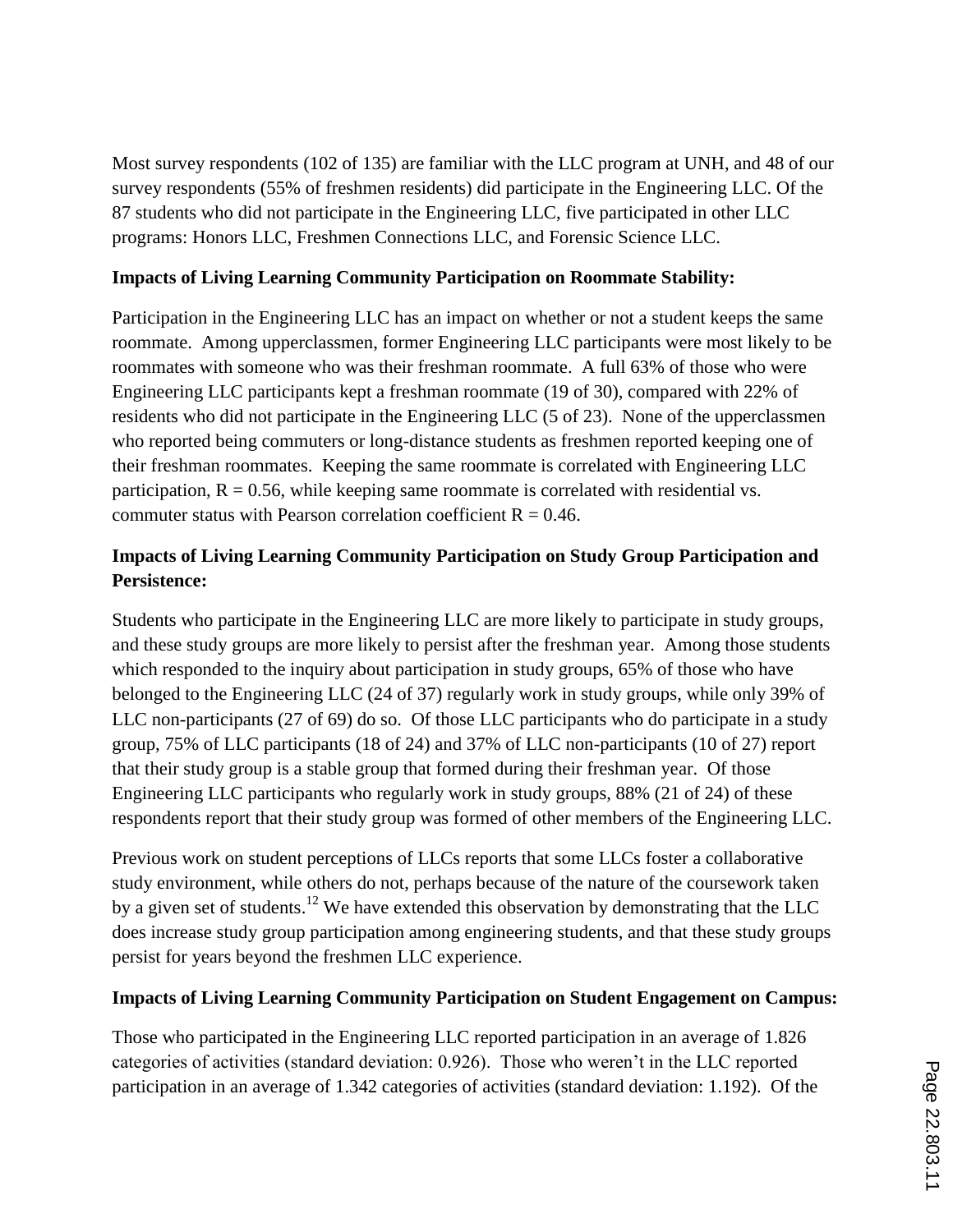students who were commuters as freshmen (41): Students reported participation in an average of 0.780 categories of activities (standard deviation 0.725).

### **Student Perceptions of Benefits and Drawbacks of Engineering LLC Participation:**

Student respondents identified two primary perceived benefits of participation: Immersion in and support from the engineering community, and collaboration on studying and class work. Sixtysix respondents (49%) identified benefits related to the engineering community, with typical responses including, "It allows fellowship to develop among the students," and "Meeting people with similar majors, which is helpful for first year students to get to know more classmates." 44% of respondents (60 of 135) identified the related benefit of collaboration on projects, homework, and other class activities: "Easily forming study groups," and "You get to live in close proximity to people taking the same classes who also have the same interests as you. It helps [a lot] with school work and projects." These benefits were recognized by LLC participants and their non-participant peers (60% of LLC participants and 43% of nonparticipants identified Engineering community as a benefit, while 48% of LLC participants and 43% of non-participants identified class work collaboration as a benefit). Additional perceived benefits of the LLC included: accessibility of tutors (20), friendships with other engineering students (9), an environment that promoted positive study habits and work ethic (7), benefits related to the building facilities and the particular dormitory (4), and LLC programming such as guest lectures and field trips (3).

Of all responses, by far the most common perceived drawback was potential for social isolation and reduced opportunities to meet students of other majors. 53 respondents expressed this concern. "Social isolation to engineering majors only." "You don't get as much of a chance to communicate with students from other majors." This was the most prominent concern for Engineering LLC participants (20/48) and those who did not participate in the Engineering LLC (33/87). Other perceived drawbacks received many fewer responses, such as time commitment: seven respondents overall expressed such a concern, but most of these respondents (6) did not participate in the Engineering LLC. Some typical responses: "It may be time consuming." "It may take my study time." The only response in this category from an LLC participant noted that "You start school earlier," indicating that LLC participants need to move into the halls a few days before their peers. Other responses were: general personality conflicts with roommates (5), too much collaboration on class assignments (4), a disinclination to live on campus or in the particular dormitory facilities (4), and an imbalance in gender (3). A full 37 responses were categorized as non-responses to the question about perceived drawbacks, with such responses as, "None," "Nothing," "Are there any?" and "I am not aware of this program."

**Student perceptions on whether and how participation in the Engineering LLC would have impacted their experience at UNH, and whether they would make the same choice again:**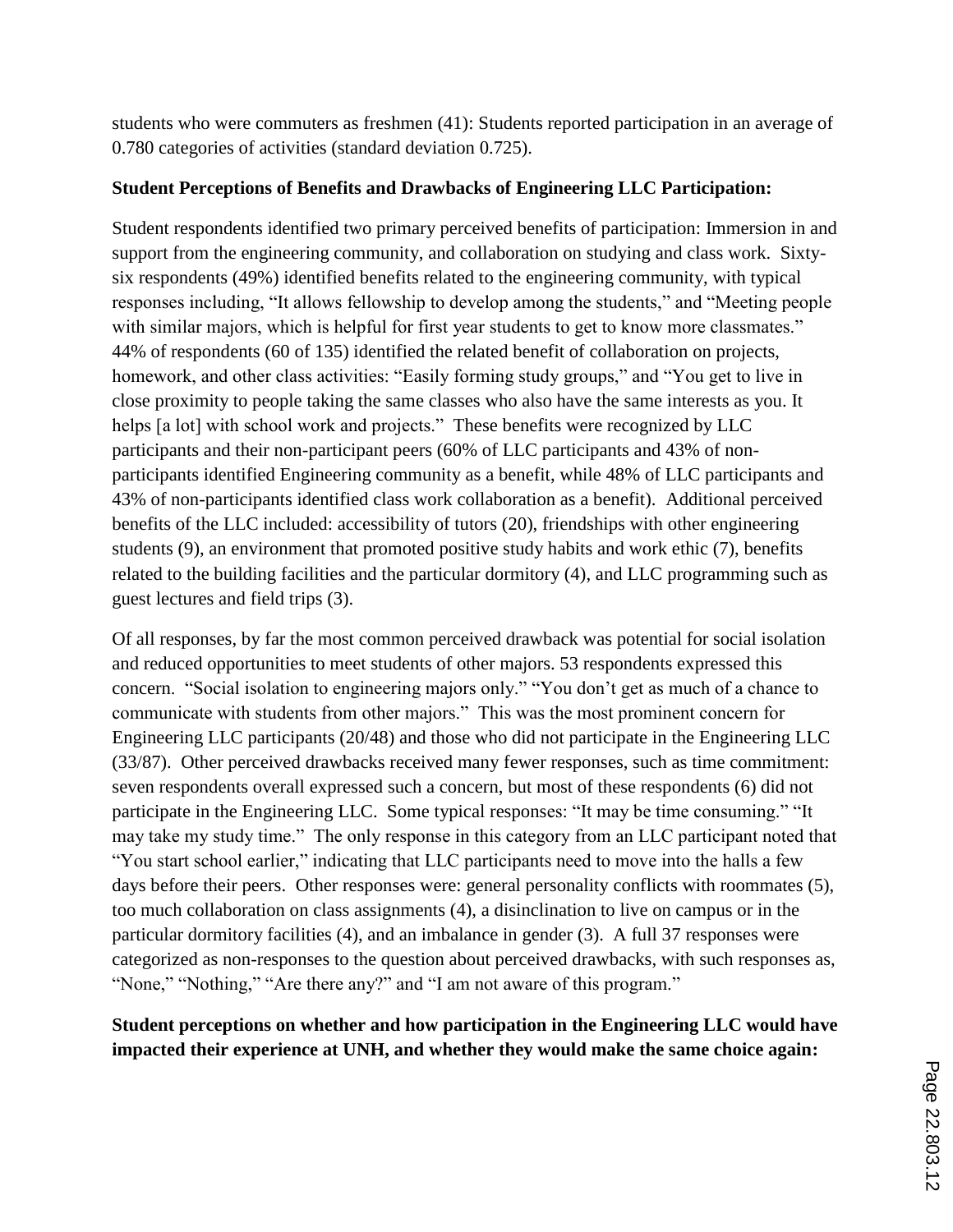When asked if and how their experience at UNH would be different if they had changed their participation status in the Engineering LLC, there was a wide variety in their responses. The most common response type was an impact on academic outcomes, with 27% of respondents (35% of LLC participants, and 22% of non-participants) indicating that there would be some impact on their classes, grades, ease of completing their freshman year, and similar. All of these responses indicated a *positive* impact of the LLC participation on academics, with responses from participants indicating that their freshman year would have been harder, less successful, etc. if they had not participated, and responses from non-participants saying that they would have had better grades, easier access to help, etc. if that had participated. Other affirmative responses that the LLC would have had an impact on their experience include: identification with the university, the particular major, or engineering as a whole (16); different network of friends (13); living situation (4); support system (3); campus involvement (3); and unspecified "Yes" (5).

Some respondents (18%) felt that their experience at the university did not depend on whether or not they participated in the Engineering LLC (24 of 135). There were no clear trends among their responses, which were sometimes very general: "No," and other times were very specific, for example: "No because I'm in the Freshman Connections LLC so I'm still in an LLC," "No. In [the Engineering classroom building] we practically live together all day whether we stay in the dorms or not," "I don't think so, I have done quite well as an adult, commuter student and have stayed on track using my own set of goals." This response was less common among those who participated in the Engineering LLC (10%) than those who did not (22%).

Student responses to the question asking if they would have made the same choice regarding their participation in the Engineering LLC and why generated a variety of responses as well. Overall, students would make the same choice again (86). Those students who had not participated in the Engineering LLC were split in their responses, with some saying that they would like to have participated (15) and others saying that they would make the same choice again (39). Commuter status was the most common reason for not wishing to participate: "Yes, because I don't live on campus;" "I would because I cannot live at UNH in my current financial state." Other students enjoyed the variety of people and experiences they had beyond the engineering community: "Yes I would have stayed out of it again because I liked being exposed to students with different majors." Among LLC participants, it is interesting to note that none of them said that they would not participate if they had to choose all over again, with 47 respondents wishing to participate in the LLC. They cite a rich variety of social and academic benefits from their participation. "Yes, the learning experience was invaluable;" "Yes it made my transition from high school much easier, with making friends and academics;" "Absolutely. I would live in the LLC again without even thinking about it. The benefits outweigh the drawbacks so much, it is not even a question. I would recommend the LLC to any incoming freshmen." A small minority of student responses (16) were not self-consistent, and so were excluded from the numbers above. This may indicate a need to refine the question for greater clarity.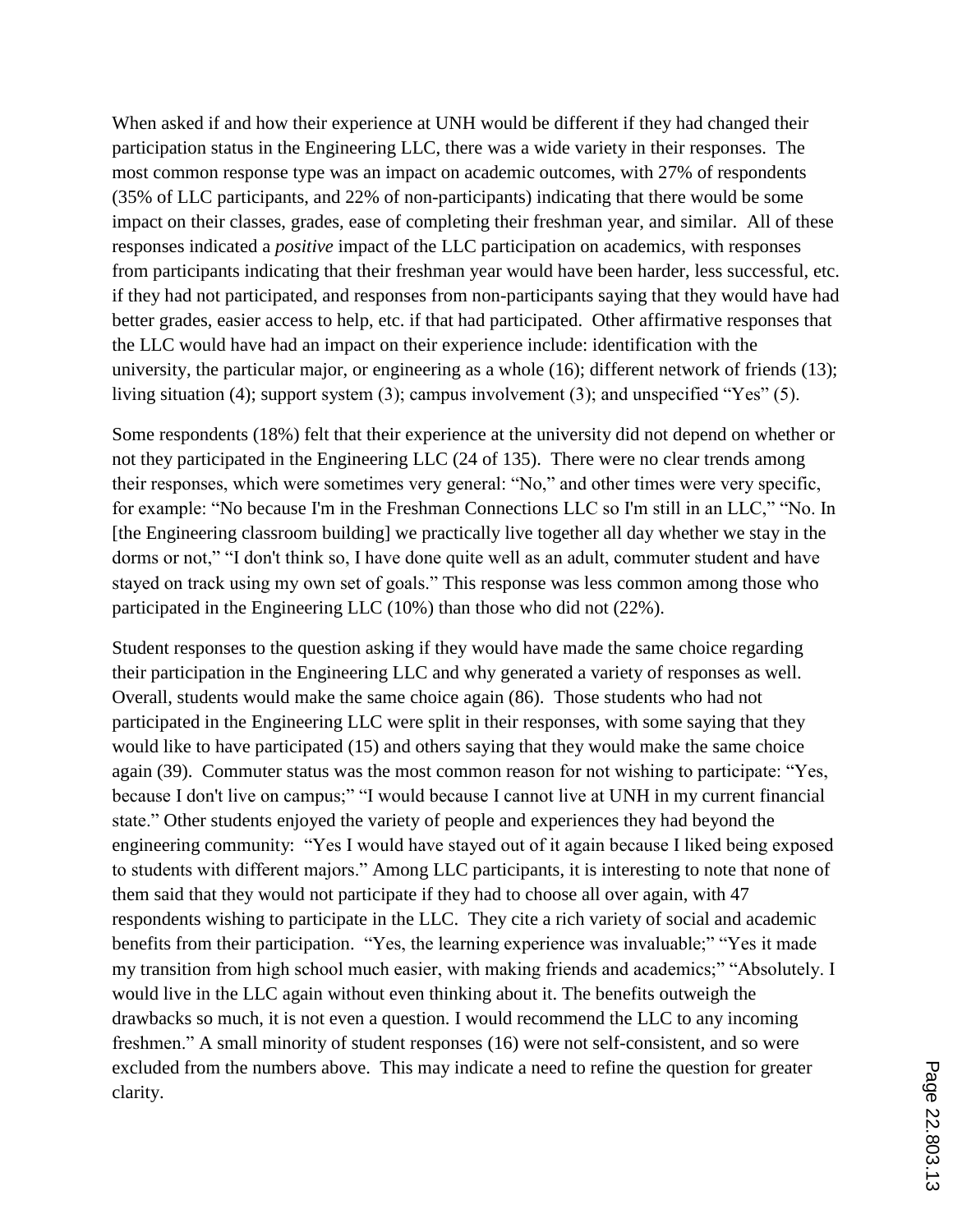Students who participate in the Engineering LLC at UNH form a cohesive group. This is reflected in student perceptions of benefits and drawbacks of participation, as well as in the behavior patterns in roommate and study group stability. The most commonly perceived benefits and drawbacks of participation highlight the two sides of this phenomenon: 49% of student respondents identify immersion in the Engineering community as a benefit, while 39% of respondents identify potential for a social life that excludes non-Engineering as a drawback. Considering the elevated levels of participation of LLC students in campus activities and study groups, as well as the positive response from students who did and did not participate in the LLC, the authors assert that on the balance, this experience is a benefit for our students.

Additional questions that can be explored and discussed in future work relate to the question of exclusion of non-participants from the social fabric of the college and perceptions that LLC students are given preferential treatment by faculty, and to the validity of some students' concern that cheating or overly high levels of homework collaboration may lead to lower learning gains among participants. Other studies also point to the importance of the role of culture within an  $LLC<sub>12</sub>$  and further work can explore the ways in which the development of this culture can lead to feelings of exclusion or isolation for some students who do not share the values of that culture.

# **Conclusions:**

The responses generated by students who participated in this survey support much of the previous work to study student experience and academic achievement for LLC members. Engineering student participants benefit from academic support, a sense of community within the engineering program, and access to resources such as faculty liaisons and field trips. They are engaged with extracurricular activities within the Engineering College and in the university as a whole. These students would participate if given the choice to make again, and many nonparticipants would like to have participated. The nature of engineering coursework leads to students spending a large amount of time working on engineering project teams and taking classes in the Engineering building, so some students do not feel that the LLC would have made an impact on their UNH experience, but this experience may be most beneficial to those students who otherwise might not have had a good transition to college or who would not otherwise have identified strongly with the engineering profession.

Students who do not live on campus for a variety of financial, familial, and other reasons cannot participate in these LLCs, and may be most at risk for being excluded from the social bonds that grow out of the shared residence community. Some strategies for including LLC residents, other residents, and commuters are: a) Forming project teams that are diverse in residence status, particularly in first-year engineering courses, b) Hosting frequent social events to engage engineering faculty and students of all types in interactions outside the traditional classroom, c) Incorporating a "Bring a friend" culture into the LLC by opening some Engineering LLC activities to non-participants.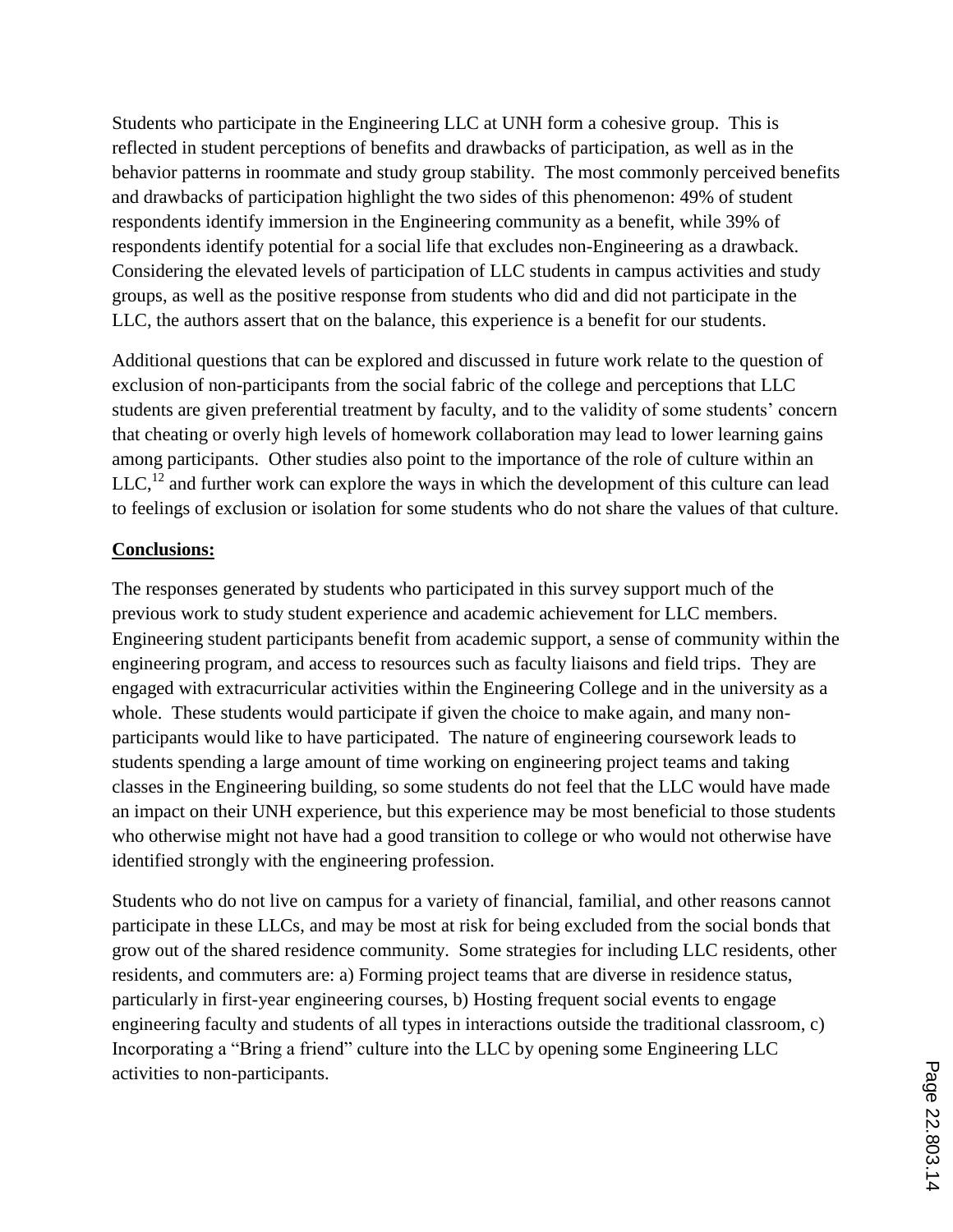The results of this survey also show an interesting pattern in the formation and persistence or stability of study groups, as the Engineering LLC participants are more likely than their peers to have study groups, and more likely to have a long-term study group that persists over multiple years at the university. The authors see this as beneficial to the students, and recommend that this be encouraged in LLCs and among students in general. However, this close cooperation among students may lead to opportunities for a breach of academic integrity policies. It is recommended that faculty liaisons, LLC tutors, or other related staff hold a training session with LLC participants to teach them how to form constructive, effective study groups to maximize each person's learning within the study group environment.

#### **References Cited:**

1 Brower, A. M. & Inkelas, K. K. (2010). Living Learning Programs: One High-Impact Educational Practice We Now Know a Lot About. *Liberal Education, 96* (2).

2 Inkelas, K. K., Zeller, W. J., Murphy, R. K., Hummel M. L. (2006) Learning Moves Home. *About Campus*, *10* (6), 10-16.

3 Pascarella, E. T., Terenzini, P. T., & Blimling, G. S. (1994). The impact of residential life on students. In C. L. Schroeder & P. Mable (Eds.), *Realizing the Educational Potential of Residence Halls* (pp. 22-52). San Francisco: Jossey-Bass.

4 Pike, G. R. (1990). The Effects of Residential Learning Communities and Traditional Residential Living Arrangements on Educational Gains During the First Year of College. *Journal of College Student Development, 40*(3), 269-284.

5 Arminio, J. (1994). Living-learning centers: Offering college students an enhanced college experience. *Journal of College and University Student Housing, 24*(1), 12-17.

6 Rice, N. D., & Lightsey, O. R. (2001). Freshmen living learning community: Relationship to academic success and affective development. *The Journal of College and University Student Housing, 30*(1), 11-17.

7 Pike, G. R. (1999). The effects of residential learning communities and traditional residential living arrangements on educational gains during the first year of college. *Journal of College Student Development, 40*(3), 269-284.

8 Armstrong, M. (1999). Models for faculty-student interaction outside of the classroom: The Duke University Faculty Associates Program. *College Student Affairs Journal, 19*(1), 4-16.

9 Dillon, K. E. (1993). Outgrow the place…but not the faculty: Introducing freshmen to resident faculty communities. In T. B. Smith (Ed.), *Gateways: Residential colleges and the freshmen year experience. The freshmen year experience* (pp. 61-64). Columbia, South Carolina: University of South Carolina.

10 Zhao, C. & Kuh, G. D. (2004). Adding value: Learning communities and student engagement. *Research in Higher Education, 45*, 115-138.

11 Tinto, V. (2003). Learning Better Together: The Impact of Learning Communities on Student Success. *Higher Education Monograph Series, Higher Education Program, School of Education, Syracuse University,* 2003- 1.